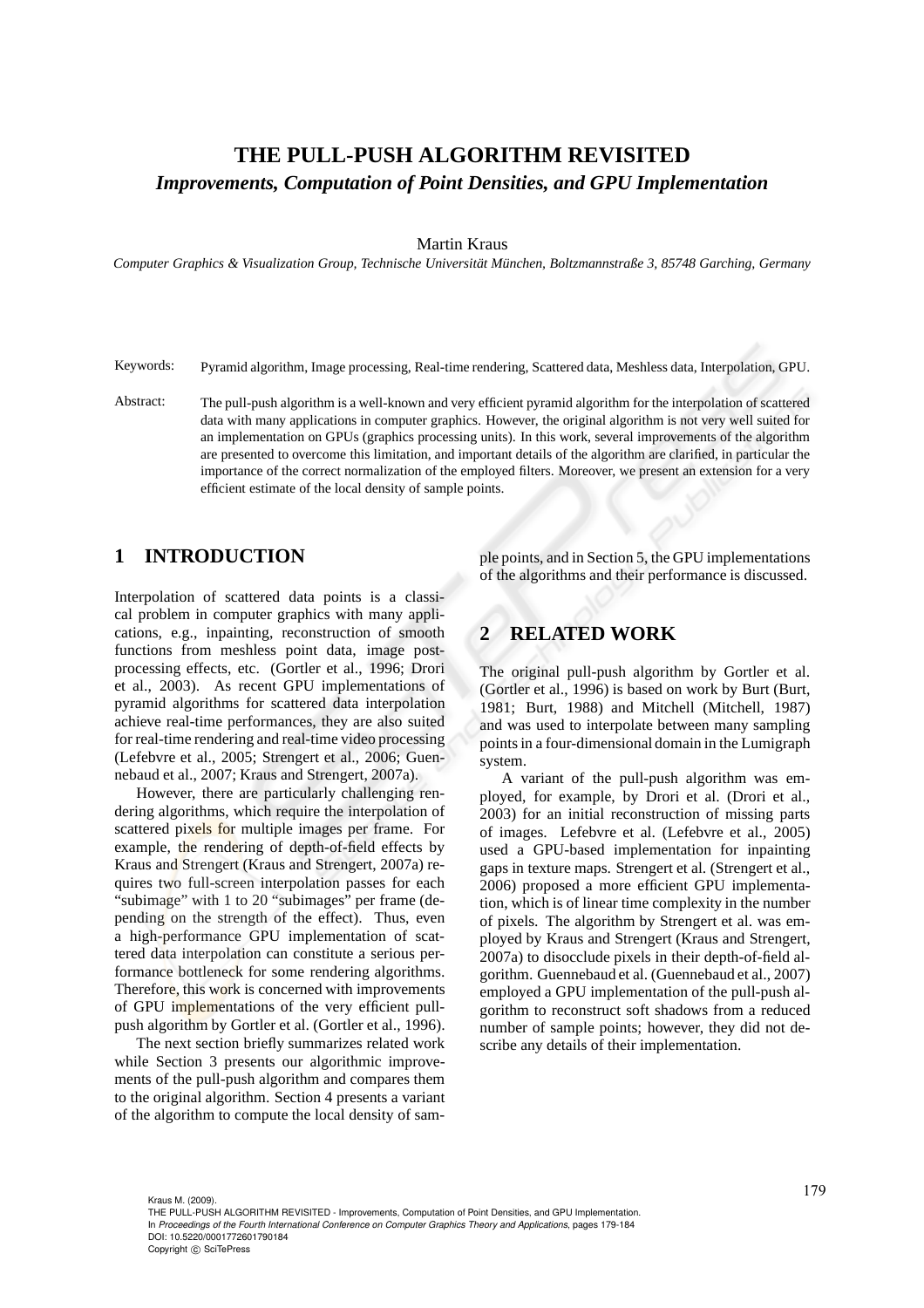

Figure 1: Illustration of the pixels  $x_i^r$  of an image pyramid for a one-dimensional input image  $x_i^0$  of size  $2^n$ .

# **3 REVISION OF THE PULL-PUSH ALGORITHM**

### **3.1 Pull**

The original pull phase by Gortler et al. (Gortler et al., 1996) computes an image pyramid of data values *x* and positive weights *w* using a "pull filter"  $\tilde{h}$ . The input image determines the size of the finest pyramid level  $r = 0$  while the size of pyramid level  $r + 1$  is half of the size of pyramid level *r* in each dimension. For clarity we describe the algorithm for one-dimensional images and restrict their sizes to powers of two. Data values of pyramid level *r* are denoted by  $x_i^r$  and their weights by  $w_i^r$  where  $r$  equals 0 for the original (finest) resolution and pixels are indexed by *i*. This structure of a one-dimensional image pyramid is illustrated in Figure 1.

If the pull filter is specified by a discrete sequence  $\tilde{h}$  of positive numbers, Gortler et al. suggest to compute the pixels of the next coarser image level by:

$$
w_i^{r+1} = \sum_k \tilde{h}_{k-2i} \min(w_k^r, 1) \tag{1}
$$

$$
x_i^{r+1} = \frac{1}{w_i^{r+1}} \sum_k \tilde{h}_{k-2i} \min(w_k^r, 1) x_k^r \qquad (2)
$$

To reduce the number of clamp operations, i.e., min functions, we propose to introduce clamped weights  $\hat{w}_i^r$  and weighted data values  $\tilde{x}_i^r$ , in particular for the input data on level  $r = 0$ :

$$
\hat{w}_i^0 \stackrel{\text{def}}{=} \min(w_i^0, 1), \qquad \tilde{x}_i^0 \stackrel{\text{def}}{=} \hat{w}_i^0 x_i^0 \tag{3}
$$

The computation of coarser image levels can now be performed with just one clamp operation and basic filter operations:

$$
w_i^{r+1} = \sum_k \tilde{h}_{k-2i} \hat{w}_k^r \tag{4}
$$

$$
\hat{w}_i^{r+1} = \min(w_i^{r+1}, 1) \tag{5}
$$

$$
\tilde{x}_i^{r+1} = \frac{\hat{w}_i^{r+1}}{w_i^{r+1}} \sum_k \tilde{h}_{k-2i} \tilde{x}_k^r \tag{6}
$$

This formulation is more suited for an efficient GPU implementation as discussed in Section 5.

It should be noted that the normalization of  $\hat{h}$  is crucial for the quality of the resulting interpolation. As shown in Section 3.3, a normalization of the maximum to 1 provides good results in most cases while a normalization of the integral of the filter  $\tilde{h}$  to 1 leads to significantly worse results.

Our new formulation encapsulates the nonlinear part of the pull phase in a single clamp operation in Equation 5, which can be replaced easily by a continuous operation. For example, one could use a filter  $\tilde{h}$  with a normalization such that its integral is 1 and achieve an effect similar to the nonlinear clamp operation by employing the following equation instead of Equation 5:

$$
\hat{w}_i^{r+1} = 1 - \left(1 - w_i^{r+1}\right)^{\gamma} \tag{7}
$$

Here,  $\gamma$  is a parameter that controls the range of influence of data points: larger values of γ tend to result in larger regions around isolated data points where the interpolated values are close to the values specified for the data points; examples are given in Section 3.3.

## **3.2 Push**

After the image pyramid has been computed, a sequence of push operations recomputes all levels from coarse to fine with a "push filter" *h*. First, two temporary values are computed:

$$
\omega_i^r = \sum_k h_{i-2k} \min\left(w_k^{r+1}, 1\right) \tag{8}
$$

$$
\chi_i^r = \frac{1}{\omega_i^r} \sum_k h_{i-2k} \min(\mathbf{w}_k^{r+1}, 1) x_k^{r+1} \qquad (9)
$$

Note that Gortler et al. use the symbol *tw* instead of ω and *tx* instead of χ.

These temporary values are blended with the previously computed pyramid image. However, the equations provided by Gortler et al. lack clamping operations; the corrected equations are:

$$
x_i^r = \chi_i^r (1 - \min(w_k^r, 1)) + \min(w_k^r, 1) x_i^r (10)
$$
  

$$
w_i^r = \min(\omega_i^r, 1) (1 - \min(w_k^r, 1)) + \min(w_k^r, 1)
$$
 (11)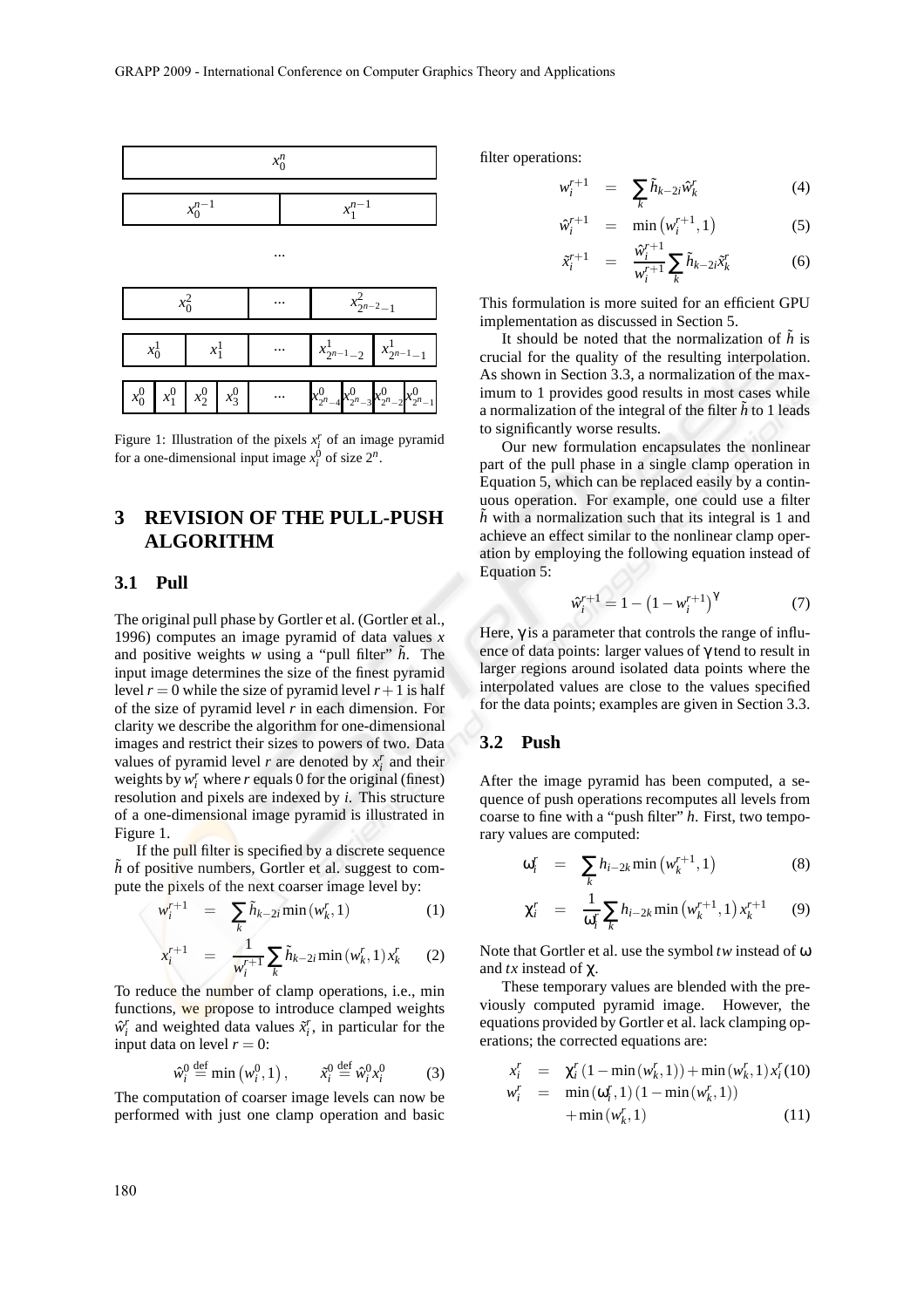

Figure 2: (a) Interpolation of a set of scattered data *(gray bars)* by the "original" algorithm by Gortler et al. (Gortler et al., 1996) with  $\tilde{h} = \left\{ \frac{1}{3}, 1, 1, \frac{1}{3} \right\}$  (solid line) and  $\tilde{h} = \left\{ \frac{1}{8}, \frac{3}{8}, \frac{3}{8}, \frac{1}{8} \right\}$  (dashed line). (b) Interpolation by the "w/o clamp" algorithm for γ = 4 *(solid line)* and γ = 16 *(dashed line)*. For comparison, the result of the original algorithm is also included *(dotted line*). (c) Same as (b) for input data of weight  $\frac{1}{32}$  instead of 1.

These equations can also be simplified by employing clamped weights  $\hat{w}^r_i$  and weighted data values  $\tilde{x}^r_i$  as introduced in the previous section. For the push phase we can additionally assume a normalization of the push filter *h* such that no further clamp operations are necessary. Therefore, Equations 8–11 can be rewritten as:

$$
\hat{\omega}_i^r = \sum_k h_{i-2k} \hat{w}_k^{r+1} \tag{12}
$$

$$
\chi_i^r = \frac{1}{\hat{\omega}_i^r} \sum_k h_{i-2k} \tilde{x}_k^{r+1} \tag{13}
$$

$$
x_i^r = \chi_i^r (1 - \hat{w}_k^r) + \tilde{x}_i^r \tag{14}
$$

$$
\hat{w}_i^r = \hat{\omega}_i^r (1 - \hat{w}_k^r) + \hat{w}_k^r \tag{15}
$$

$$
\tilde{x}_i^r = \hat{w}_i^r x_i^r \tag{16}
$$

These filter operations can be implemented very efficiently (see Section 5); however, the linear interpolation with weights  $\hat{w}_k^r$  and  $1 - \hat{w}_k^r$  cannot be implemented by standard blending on GPUs due to the multiplication in Equation 16.

Fortunately, these equations can be further simplified by a new approximation, which works very well for most input data and filters *h* and *h*. As noted above, the pull filter  $\hat{h}$  should be scaled such that the weights  $\hat{w}_k^r$  quickly approach 1 in coarser pyramid levels. During the push phase these weights are further increased, thus, they are usually equal to 1 or close to 1 in all pyramid levels. This motivates a variation of the blending such that all new weights  $\hat{w}_k^r$  are (implicitly) set to 1. Thus, Equations 12–16 are significantly simplified to only two equations:

$$
\chi_i^r = \sum_k h_{i-2k} x_k^{r+1} \tag{17}
$$

$$
x_i^r = \chi_i^r (1 - \hat{w}_k^r) + \tilde{x}_i^r \tag{18}
$$

Note that we start with  $x_k^{r+1}$  instead of  $\tilde{x}_k^{r+1}$  on the coarsest level, which can be easily computed in the last step of the pull phase by avoiding the multiplication with  $\hat{w}_i^{r+1}$  in Equation 6. For all but the first iteration,  $x_k^{r+1}$  in Equation 17 refers to the pyramid level that was most recently computed according to Equation 18 in the push phase, while  $\hat{w}_k^r$  and  $\tilde{x}_i^r$  in Equation 18 refer to values computed in the pull phase.

Our new formulation allows for both an efficient GPU implementation of the filtering operations by texture filtering as well as an efficient GPU implementation of the linear interpolation by frame buffer blending as discussed in Section 5.

### **3.3 Comparison of Variants**

In this section, we compare the original algorithm by Gortler et al. (Gortler et al., 1996) with the two variants proposed in Sections 3.1 and 3.2.

#### **3.3.1 "Original" Algorithm**

For the purpose of this comparison, the "original" algorithm is described by Equations 3–6 for the pull phase and Equations 8–11 for the push phase. A one-dimensional pull filter  $\tilde{h}$  is used, which is defined by the sequence  $\{\frac{1}{3}, 1, 1, \frac{1}{3}\},$  i.e., the maximum is normalized to 1. The push filter *h* is defined by  $\{\frac{1}{4}, \frac{3}{4}, \frac{3}{4}, \frac{1}{4}\}.$  These filters correspond to quadratic Bspline filters (Catmull and Clark, 1978) and are particularly well suited for GPU implementations (Kraus and Strengert, 2007b).

Figure 2a depicts a set of scattered input pixels of weight 1 in a one-dimensional image of dimension 256 and the data interpolation computed with the original algorithm by Gortler et al. as described above. For comparison, the results with a differently normalized pull filter  $\tilde{h}$  specified by  $\{\frac{1}{8}, \frac{3}{8}, \frac{3}{8}, \frac{1}{8}\},\$  is also included. With input weights less than or equal to 1, this normalization guarantees that all weights stay less than or are equal to 1 in the pull phase, therefore, the clamp operations are unnecessary.

However, the latter pull filter does not provide a smooth interpolation of the input points. In fact, it appears to be extremely difficult—if not impossible—to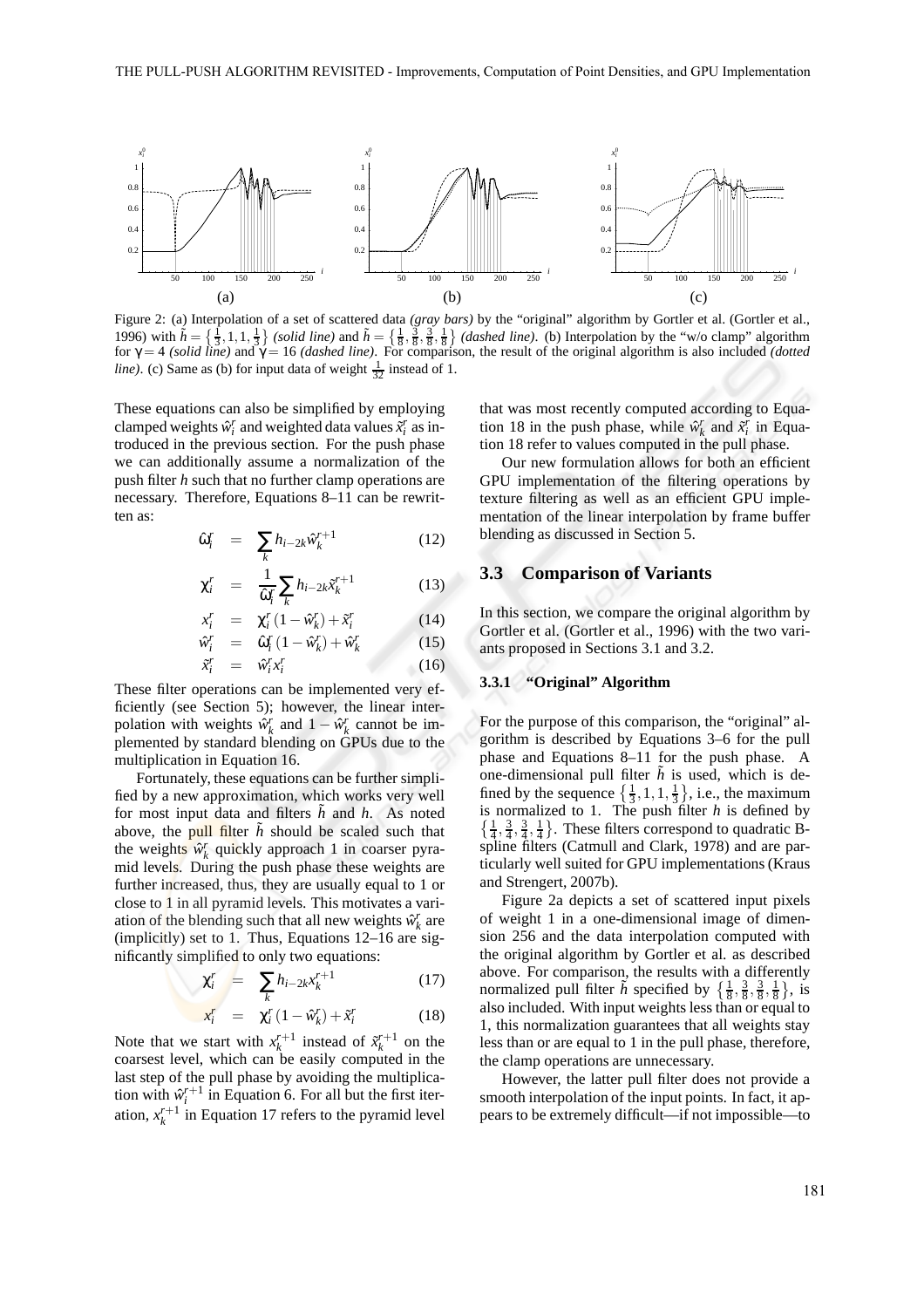

Figure 3: (a) A two-dimensional image of size  $256 \times 256$ . (b) Masked variant of the image in (a): the weight of black pixels is 0, the weight of all others is 1. (c) Density of the pixels with weight 1 computed by the algorithm presented in Section 4.



Figure 4: Images reconstructed from Figure 3b using (a) the "original" algorithm, (b) the "w/o clamp" variant, (c) the "w/o weight" variant.

design appropriate pull filters for the original algorithm that do not require clamping operations but still result in smooth interpolations. Thus, in contrast to the discussion by Gortler et al., the clamping is not only necessary to limit the influence of clusters of many input points but it is also crucial for a smooth interpolation in general.

### **3.3.2 Variant "w/o clamp"**

In order avoid the nondifferentiable clamping and to simplify the design of pull filters, we propose a first variant of Gortler et al.'s algorithm, named "w/o clamp," which replaces the clamping specified in Equation 5 by the differentiable Equation 7. For this variant of the algorithm, the integral of the pull filter  $\tilde{h}$  has to be normalized to 1 in order to guarantee that weights do not exceed 1. We choose  $\left\{\frac{1}{8}, \frac{3}{8}, \frac{3}{8}, \frac{1}{8}\right\}$ for the examples depicted in Figure 2b and 2c. The parameter  $\gamma$  in Equation 7 was set to 4 and 16 in order to show its influence.

ternative nonlinear filters such as implemented in our variant "w/o clamp," can provide smoother curves for input points with weights less than 1 as illustrated by the dashed curve in Figure 2c. **3.3.3 Variant "w/o weight"** The second variant is named "w/o weight" and imple-

ments Equations 3–6 for the pull phase; however, the multiplication with  $\hat{w}_i^{r+1}$  in Equation 6 is skipped for the coarsest level in order to compute  $x_i^{r+1}$  instead of  $\tilde{x}_i^{r+1}$ . For the push phase, Equations 17 and 18 are

While the input pixels in Figure 2b are the same as in Figure 2a, the input weights in Figure 2c are only  $\frac{1}{32}$  instead of 1 in Figure 2b. The dotted curve depicted in Figure 2c suggests that it is difficult to obtain a smooth curve approximating sample points with weights less than 1 using the original algorithm. The situation is quite similar to an unsuitable normalization of  $\tilde{h}$  as the clamping operation is ineffective for several levels in both cases. On the other hand, al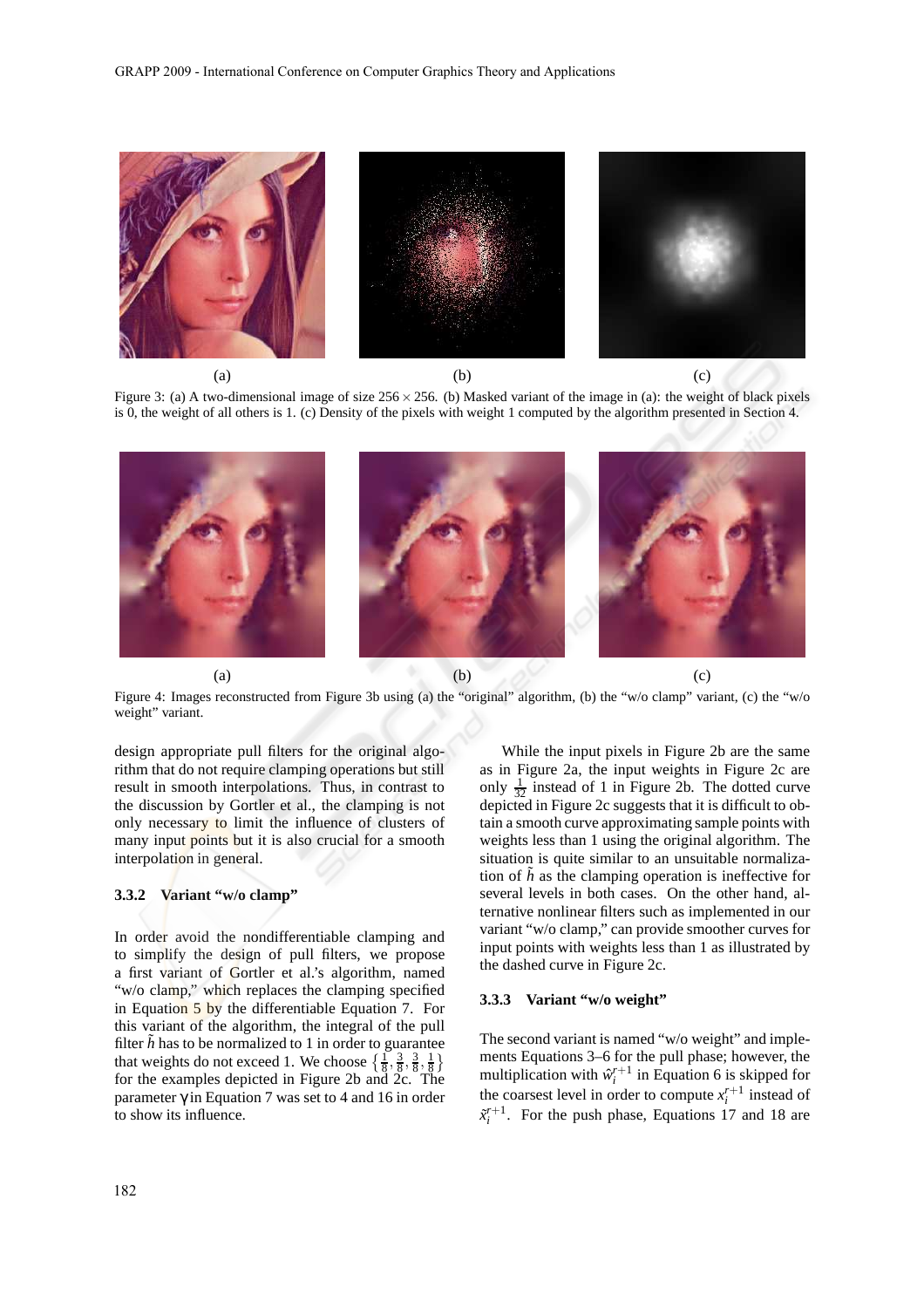employed. In our experiments, this variant and the original algorithm computed very similar results although the "w/o weight" variant employs a considerably simplified push phase, which is better suited for an efficient implementation on GPUs.

#### **3.3.4 Two-Dimensional Examples**

Figure 4 presents the two-dimensional results for the input depicted in Figure 3b. Visually there are no differences between the result of the original algorithm employed for Figure 4a and the results for the two new variants of the algorithm shown in Figure 4b and Figure 4c.

## **4 COMPUTATION OF POINT DENSITIES**

It is often useful to compute a local density of scattered points, for example in order to decide where to place additional sampling points. Here we present a computation of the local density of input points by a variant of the presented pull-push algorithm.

We assume that all weights of input pixels  $w_i^0$  are equal to 1 and all weights of unspecified pixels are 0. In this case, the pyramid images  $w_i^r$  computed in the pull phase are in fact approximations of the density of input points if the integral of the pull filter  $\tilde{h}$ is normalized to 1. However, it is crucial to choose an appropriate pyramid level *r*. In particular, *r* should be chosen locally. To this end, we base the computation of the point density on those values  $w_i^r$  where  $r$ is appropriate for the specific position *i*. This can be achieved by introducing new weights  $p_i^r$  for the interpolation of densities  $w_i^r$ : the weight  $p_i^r$  determines the influence of  $w_i^r$  analogously to the role  $w_i^r$  played for *x r i* in the original pull-push algorithm.

We determine actual values for  $p_i^r$  in dependency of the average number  $\bar{n}_i^r$  of input points at pixel *i* in the pyramid image at level *r*:

$$
\bar{n}_i^r \stackrel{\text{def}}{=} 2^r w_i^r \tag{19}
$$

If the average number of input points per pixel  $\bar{n}_i^r$  is less than 1,  $p_i^r$  should be 0 because the corresponding  $w_i^r$  is very likely to overestimate the local density in the neighborhood of a single, isolated input point. On the other hand, if  $\bar{n}_i^r$  is very large,  $p_i^r$  should also be 0 as local variations of the density of input points are not reflected by the corresponding  $w_i^r$  if too many input points are included in the average. In between these extremes,  $p_i^r$  is set according to a function  $p(\bar{n})$ , which is application-specific as even very fine local



Figure 5: Two examples for the function  $p(\overline{n})$  to determine weights depending on the average number  $\overline{n}$  of input points per pixel. The solid curve is suitable for onedimensional images while the dotted curve is suitable for two-dimensional images.

variations are of interest in some cases—for example when estimating the distance to the nearest input point—while other applications—in particular for high-dimensional images—require larger values of  $\bar{n}_i^r$ to reliably estimate the density of input points. Figure 5 illustrates two examples for the function  $p(\bar{n})$ .

Having computed densities  $w_i^r$  and their weights  $p_i^r$  in the pull phase, we can then apply a push phase, which reconstructs a smooth function for  $w_i^0$  on the finest pyramid level analogously to reconstructing a smooth function  $x_i^0$  from data values  $x_i^r$  and weights  $w_i^r$ . Next we describe this algorithm for the GPUfriendly variant of the pull-push algorithm presented in Section 3.2 (called "w/o weight" in Section 3.3).

The algorithm starts with an input image  $w_i^0$ , where the  $w_i^0$ 's are either 0 or 1. The pull phase implements the following equations:

$$
w_i^{r+1} = \sum_k \tilde{h}_{k-2i} w_k^r \tag{20}
$$

$$
\bar{n}_i^{r+1} = 2^{r+1} w_i^{r+1} \tag{21}
$$

$$
p_i^{r+1} = p\left(\bar{n}_i^{r+1}\right) \tag{22}
$$

As mentioned above, the integral of the pull filter  $\tilde{h}$ has to be normalized to 1. The push filter *h* has to be normalized analogously and is used in the push phase, which recomputes the image pyramid from coarse to fine levels using these equations:

$$
\chi_i^r = \sum_k h_{i-2k} w_k^{r+1} \tag{23}
$$

$$
r_i^r = \chi_i^r (1 - p_k^r) + p_k^r w_i^r \qquad (24)
$$

The finest pyramid image  $w_i^r$  is the resulting estimate of the local density of points.

*w*

Figure 3c depicts the resulting density for the input shown in Figure 3b. The two-dimensional generalizations of the same pull and push filters were employed and the dotted curve in Figure 5 was used for  $p(\bar{n})$ .